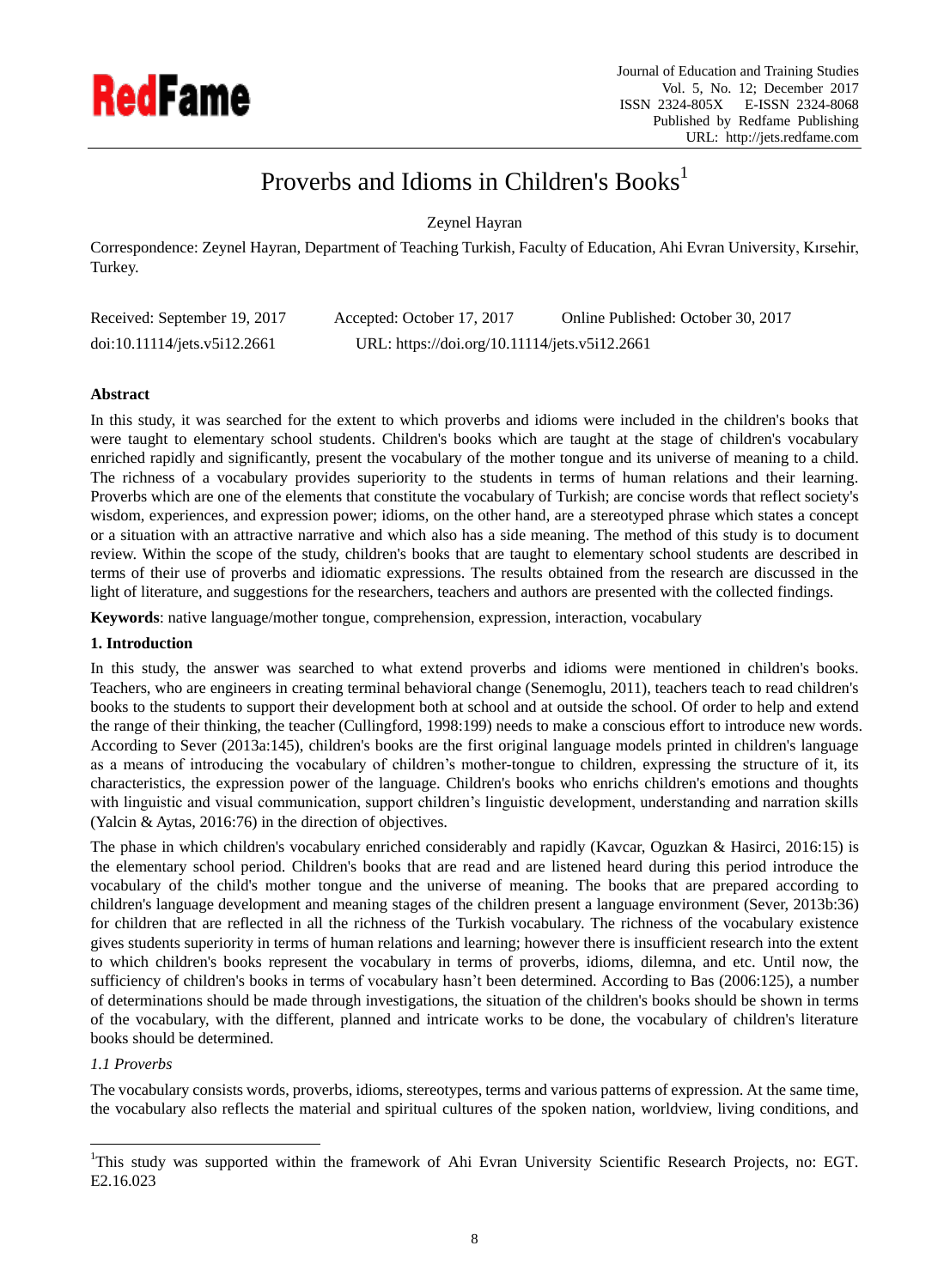many years of experience (Akbarian, 2012:1-19; Aksan, 2000:7-13; Aksoy, 1998a:27). More elaborately stated, proverbs are short, generally known sentences of the folk that contain wisdom, truths, morals, and traditional views in a metaphorical, fixed, and memorizable form and that are handed down from generation to generation (Mieder, 2004:2). By reviving and concretizing them, the proverbs that show examples (Hatiboglu, 1981:191) by analogy with the transmissions they want to give to the embodied beings are anonymous, concise words that reflect the wisdom, experiences (Turkyilmaz, 2015; Basgoz, 2006:87), and power of expression of the society. The proclamation how social events and phenomenons occur (Aksan, 2000: 180-189; Aksoy,1998a: 17-19; Bascom, 1954: 333-349), the necessity of taking lessons from social events; teaching ethics and giving advice guiding; customs and traditions, beliefs are the general characteristics of proverbs. In according Stone (2006), proverbs are common to nearly all cultures, both ancient and modern, literate and non-literate. Generally speaking, proverbs are popular sayings that express commonly held truths, with their chief ingredients, being sense, shortness. Shortness is certainly one of them, with the average length of a proverb consisting of about seven words (Meider, 2004:7). According to Aksan (1993, 2005), Basgoz (1993:127-142) and Elcin (1981:685), proverbs are very successful because of their rhetorics such as very original, analogy (similitude), metephor, quasi, contradiction (contrast) etc. and since they are impressive, easily remembered, poetic narrative. It expresses the thought in an indirect way from the analogy (Eyuboglu, 1973:XX). Sometimes, it is difficult to understand what some instances of proverbs really mean (Akbarian, 2012:1-19). In proverbs, amphiboly, lethargy, promiscuity (Boratav, 2003:148) and expression and style plays are avoided. Our proverbs tell us the best way to make judgments and give advice: "many a little makes a mickle", "if you lie down with dogs you will rise up with fleas", "hills remain apart forever, (but) people do meet (someday)" (Hatiboglu, 1972:81).

#### *1.2 Idioms*

Idioms are a linguistic aspect of a language-speaking society that reflects worldview, lifestyle, environmental conditions, traditions, customs and beliefs, important assets and concepts, in short, material and spiritual cultures, (Aksan, 1993: 83), which are also important in terms of literature and folklore. Idioms are word templates which drift out of reasonin order to increase the power of expression and in which some words haven't changed, some have changed. The common feature of all world expressions is that the words go out of their true meaning, they create new concepts away from their original meanings (Elcin, 1981:706) or even out of logic. Idioms are established with at least two, at most seven, eight words (Hatiboglu, 1981:194-195). The phrase is a stereotyped word-phrase or sentence (Aksoy, 1998b:52), which expresses a concept, a situation, either in an attractive narrative or in a special structure, and in many cases has a separate meaning from its true meaning. The common features of idioms are; The phrases are stereotyped phrases or excerpts that express concepts in metaphor (alteration), in expressiveness and authenticity; the majority being two judges and rhyming; side features based on a tale or phenomenon; that some of the side features of customs, beliefs, traditions are reported; the stereotyping of some; it is a declining narrative form; some of them are made up of dilemmas, these are the common features of idioms (Aksan, 2000:171-180; Aksoy, 1998a:40-52).

## *1.3 Related Studies*

Yurt (2016) brought words, roots and trunks in the stories to determine the vocabulary of Aytul Akal's tale book "*Balloons in sky*"; the word frequency index of the work was created. As a result, the work is rich in terms of vocabulary and idioms, and other elements of speech (proverbs, pattern words) are insufficient.

Bas (2012) is in the list of Primary School's One Hundred Basic Readings and explores the loyalty of fairy tales that are most likely to encounter, read, and listen to students. A common pool was created with all the vowel elements in the selected tables as examples, and the word, special name, doublet, idiom and proverbs contained therein were determined separately. While quantitative data on the vocabulary are shown, frequently used vocabulary elements are also listed in the study. The links of the most commonly used lyric items to the tale type, the role of the verb on the word list in the formation of storytelling (storytelling/narration) was evaluated. It is also addressed to children's contribution to the development of the vocabulary in the light of the sentence clause.

Bagci (2010) tried to determine the perception levels of the proverbs and idioms of primary school students. "The Proverbs and Idioms Perceptions Test" developed by the researcher was applied because of the opinion that primary school students should be able to use and perceive the proverbs and idioms in all the activities they will perform the four basic language skills as a sign of their native language proficiency. Based on the results obtained from the research, proposals have been made for the use of proverbs and idioms in the development of reading, listening, speaking and writing language skills of elementary school first graders.

According to Bas (2006:125), to what extent children's literature products represent vocabulary in terms of elements like basic vocabulary, idioms, proverbs, duplication hasn't been clarified in our country yet. Until now, the sufficiency of children's books in terms of vocabulary hasn't been determined.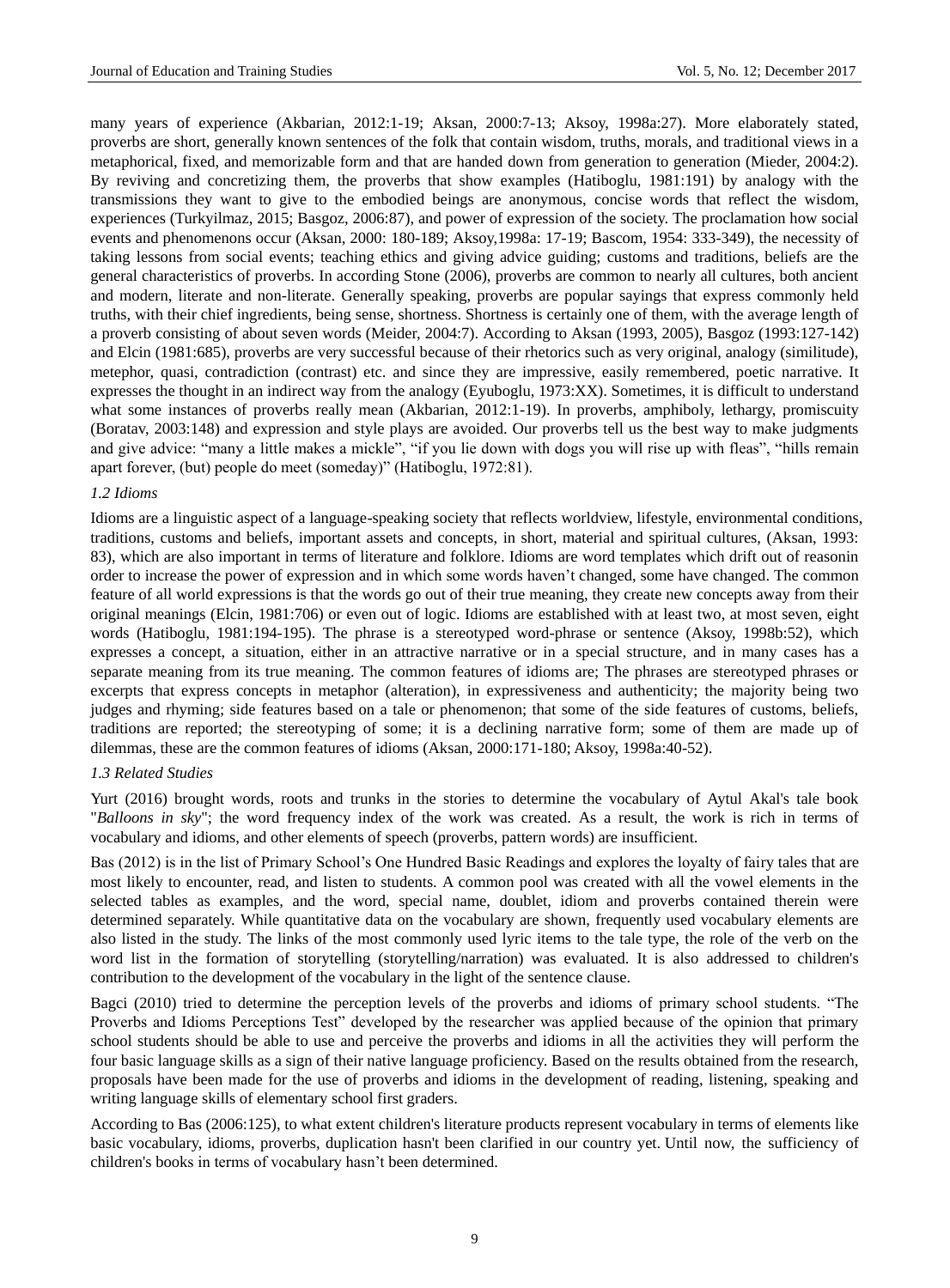In this study, it has been sought to answer to what extent the proverbs and idioms are included in children's books written by master authors according to their child's characteristics (Oguzkan, 2000) and which are taught to elementary school students and affect their "language development", "cognitive development", "personality development" and "social development". The findings are supported digitally and graphically. The results obtained from the research are discussed in the light of the information in the field, and suggestions for the researchers and teachers are presented within the collected findings.

## **2. Method**

This method of study is a document review. Document examination can be defined as the collection and examination of written visual material (Sonmez & Alacapinar, 2014:95-96; Yildirim & Simsek, 2011:118). It can be used in both quantitative and qualitative research. According to Karasar (2011:183), a document review covers finding, reading, grading and evaluating resources for a specific purpose. In the document review, it is essential to analyze the written materials containing information about the cases or phenomena targeted to be investigated. In the scope of the study, children's books read to elementary school students are described in terms of their use of proverbs and idioms. By using Okuyan (2009), Maltepe (2011) and Sever (2013) studies, the criteria of the appropriate book for primary school students were determined. In accordance with the opinions of the teachers and experts, twenty books were selected from each author, including Turkish and translations. In the research, the works of Aksoy (1998)'s *Proverbs and Idioms Dictionary I, II* and Yurtbasi (2013a; 2013b)'s *Classified dictionary of proverbs* and *Classified dictionary of idioms* were utilized in verifying the proverbs.

## **3. Findings**

In order to compare the examined children's books with each other in terms of the usage of proverbs and idioms, the proverb and the idiom frequencies of each work are calculated (Saglam, 2004:48).

Total Number of Proverb / idiom

Number of children's book pages

|  |  | Table 1. Frequency and percentage values of proverbs in children's books |
|--|--|--------------------------------------------------------------------------|
|  |  |                                                                          |

Proverb / idiom frequency  $=$ 

|            | Children's Books<br>$-$ <i>Item No</i>                                                                                       |     | Proverbs       |                |
|------------|------------------------------------------------------------------------------------------------------------------------------|-----|----------------|----------------|
|            |                                                                                                                              |     | $\mathcal{f}$  | $\frac{0}{0}$  |
|            | Ozdemir, E. (2005). The master of a happy country (Mutlu kentin yoneticisi). Ankara: Kok.                                    | 135 | 10             | 0.074          |
| $\sqrt{2}$ | Behramoglu, A. (2014). The tale of manly youngster and flying horse (Yigitler yigiti ve<br>ucan at masali). Istanbul:Can.    | 88  | 4              | 0.045          |
| 3          | Kaya, Z. (2010). Wildflower (Kir cicegi). Ankara: Phoenix.                                                                   | 117 | 3              | 0.026          |
| 4          | Sayman, A. (2015). As Evliya Celebi (Evliya Celebi gibi). Istanbul: Kirmizi Kedi.                                            | 121 | 3              | 0.025          |
| 5          | Koseoglu, H. (2012). Flower of highland (Yayla cicegi) Izmir:Tudem.                                                          | 152 | 2              | 0.013          |
| 6          | Oner, C. (2016). Gulibik. Istanbul: Can.                                                                                     | 78  | 1              | 0.013          |
| 7          | Ak, S. (2002). Puf, pufpuf, cuf, cufcuf and cino. Istanbul:Can.                                                              | 81  | 1              | 0.012          |
| 8          | Sertbarut, M. (2005). Hidden things by the fog (Sisin sakladiklari). Izmir:Tudem.                                            | 205 | 2              | 0.010          |
| 9          | Gokturk, A. (130). King's fleas (Kralın piresi). Istanbul: Yapi Kredi.                                                       | 130 | 1              | 0.008          |
| 10         | Dolek, S. (2015). Green slope. (Yesil bayir). Ankara: Bilgi.                                                                 | 144 | 1              | 0.007          |
| 11         | Dayioglu, G. (2010). Fadis. Istanbul: Altin Kitaplar.                                                                        | 160 | 1              | 0.006          |
| 12         | Adali, B. (2012). House with hyacinth (Sumbullu kosk). Istanbul:Can.                                                         | 74  | $\overline{0}$ | $\Omega$       |
| 13         | Aksoy, S. K. (2015). Sugar girl and magical apple (Seker kiz ve buyulu elma).<br>Istanbul:Can.                               | 78  | $\mathbf{0}$   | $\overline{0}$ |
| 14         | Behrengi, S. (2016). Little black fish (Kucuk kara balik) Istanbul:Can.                                                      | 62  | $\Omega$       | $\Omega$       |
| 15         | Ak, B. (2009). Child who loves boats (Vapurları seven çocuk). Istanbul: Gunisigi.                                            | 94  | $\mathbf{0}$   | $\Omega$       |
| 16         | Cakman, K. A. (2016). White crow and the master with bushy moustache (Karga beyaz ve<br>posbivik usta). Istanbul:Can.        | 82  | $\mathbf{0}$   | $\mathbf{0}$   |
| 17         | Cinaroglu, A. (1998). The city with seven doors (Yedi kapili kent). Istanbul: U çanbalik                                     | 32  | $\Omega$       | $\Omega$       |
| 18         | Dahl, R. (2007). Bad fox (Yaman tilki). Istanbul:Can.                                                                        | 104 | $\mathbf{0}$   | $\Omega$       |
| 19         | Härtling, P. (2015). Grandfather is moving (Buyukbaba taşiniyor). Istanbul: Gunisigi.                                        | 141 | $\mathbf{0}$   | $\Omega$       |
| 20         | Nöstlinger, C. (2017). Konrad or the child from the tin box (Konrad ya da konserve<br>kutusundan cikan cocuk). Istanbul:Can. | 174 | $\mathbf{0}$   | $\Omega$       |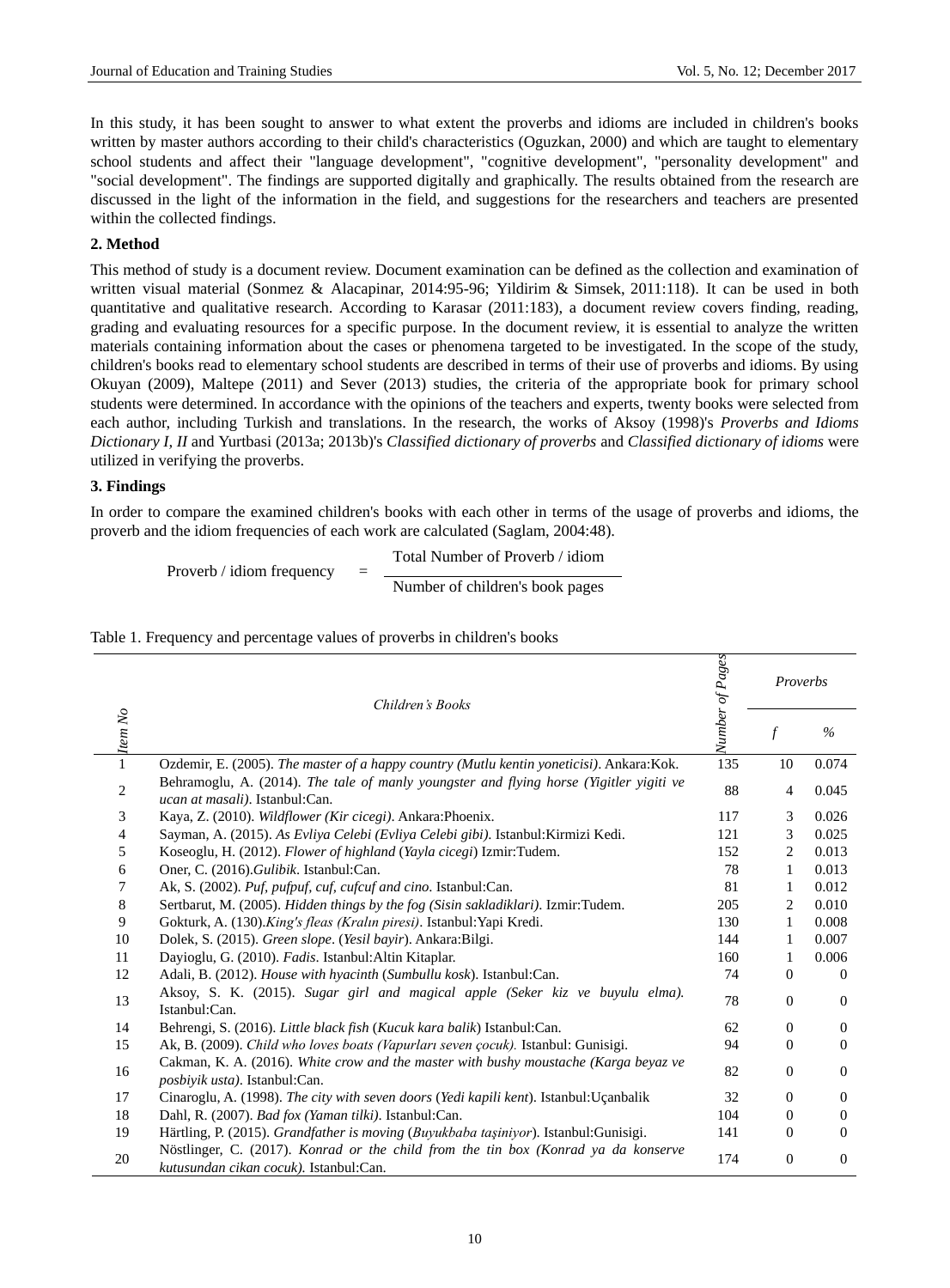According to Table 1, "*The master of a happy country" (Mutlu kentin yoneticisi)* is the most prolific children's literature work with  $f = 10, \%$  .074. The proverbs used are "Such is the way it goes" (p.57), "Trouble shared is a trouble halved" (p.92), "Friend in need is friend indeed" (p.53) , "Two heads are better than one" (p.65), "There's no point crying over spilt milk" (p. 80), "Last regret doesn't mean anything" (p.80), "Who separated from the herd is covered by wolf" (p.81) , "Soft answer turneth away wrath" (p.41) "Who stays alone will captured by the wolves" (p.81) and "Animals smell, people talk" (p.40). No proverb can be found from nine books out of twenty children's books. The use of the appropriate proverbs in children's books (Temizyurek, Sahbaz & Guler, 2016: 243) is important both in moral development and in the perception of the subtleties of the mother tongue. In terms of frequency values, the first 10 proverbs in all children's books in Table 1; "Trouble shared is a trouble halved" (2), **"**Once you trespass, you twist slowly in the wind**"** (2), "Friend in need is friend indeed" (2), " One doesn't need a guide when the village is in sight" (2), "Cometh the hour cometh the man" (2), "Such is how it goes" (1), "Two heads are better than one" (1), "He who lives by the sword, shall die by the sword" (1), "Who separated from the herd is covered by wolf" (1), and "Soft answer turneth away wrath" (1). The proverbs and subject matter in the book were very child-centered.

| Table 2. Frequency and percentage values of expressions in children's books |  |  |  |
|-----------------------------------------------------------------------------|--|--|--|
|                                                                             |  |  |  |

|                             |                                                                                                                              | Number of Pages | <b>Idioms</b>  |       |
|-----------------------------|------------------------------------------------------------------------------------------------------------------------------|-----------------|----------------|-------|
| Children's Books<br>Item No |                                                                                                                              |                 | $\overline{f}$ | $\%$  |
| $\mathbf{1}$                | Behrengi, S. (2016). Little black fish (Kucuk kara balik) Istanbul:Can.                                                      | 62              | 107            | 1.73  |
| $\overline{c}$              | Cinaroglu, A. (1998). The city with seven doors (Yedi kapili kent). Istanbul: U çanbalik                                     | 32              | 53             | 1.66  |
| 3                           | Dayioglu, G. (2010). Fadis. Istanbul: Altın Kitaplar.                                                                        | 160             | 200            | 1.25  |
| $\overline{4}$              | Dolek, S. (2015). Green slope. (Yesil bayir). Ankara:Bilgi.                                                                  | 144             | 167            | 1.16  |
| 5                           | Ak, S. (2002). Puf, pufpuf, cuf, cufcuf and cino. Istanbul:Can.                                                              | 81              | 88             | 1.09  |
| 6                           | Ozdemir, E. (2005). The master of a happy country (Mutlu kentin yoneticisi). Ankara: Kok.                                    | 135             | 10             | 0.074 |
| 7                           | Härtling, P. (2015). Grandfather is moving (Buyukbaba taşiniyor). Istanbul: Gunisigi.                                        | 141             | 145            | 1.03  |
| 8                           | Sayman, A. (2015). As Evliya Celebi (Evliya Celebi gibi). Istanbul: Kirmizi Kedi.                                            | 121             | 100            | 0.83  |
| 9                           | Sertbarut, M. (2005). Hidden things by the fog (Sisin sakladiklari). Izmir:Tudem.                                            | 205             | 157            | 0.77  |
| 10                          | Gokturk, A. (130). King's fleas (Kralin piresi). Istanbul: Yapi Kredi.                                                       | 130             | 99             | 0.76  |
| 11                          | Dahl, R. (2007). Bad fox (Yaman tilki). Istanbul:Can.                                                                        | 104             | 79             | 0.76  |
| 12                          | Adali, B. (2012). House with hyacinth (Sumbullu kosk). Istanbul:Can.                                                         | 74              | 48             | 0.65  |
| 13                          | Kaya, Z. (2010). Wildflower (Kir cicegi). Ankara: Phoenix.                                                                   | 117             | 69             | 0.59  |
| 14                          | Aksoy, S. K. (2015). Sugar girl and magical apple (Şeker kiz ve buyulu elma).<br>Istanbul:Can.                               | 78              | 45             | 0.58  |
| 15                          | Oner, C. (2016). Gulibik. Istanbul:Can.                                                                                      | 78              | 41             | 0.53  |
| 16                          | Nöstlinger, C. (2017). Konrad or the child from the tin box (Konrad ya da konserve<br>kutusundan cikan cocuk). Istanbul:Can. | 174             | 88             | 0.51  |
| 17                          | Behramoglu, A. (2014). The tale of manly youngster and flying horse (Yigitler yigiti ve<br>ucan at masali). Istanbul:Can.    | 88              | 40             | 0.45  |
| 18                          | Koseoglu, H. (2012). Flower of highland (Yayla cicegi) Izmir: Tudem.                                                         | 152             | 64             | 0.42  |
| 19                          | Ak, B. (2009). The child who loves boats (Vapurları seven çocuk). Istanbul: Gunisigi.                                        | 94              | 17             | 0.18  |
| 20                          | Cakman, K.A. (2016). White crow and the master with bushy moustache (Karga beyaz ve<br>posbiyik usta). Istanbul:Can.         | 82              | 9              | 0.11  |

According to Table 2, "*Little black fish* (*Kucuk kara balik*)" is a work of children's literature which used the phrase with  $f = 107$ , 1.725% among the examined books. The 10 idioms used multiple times are, "wend one's way" (p.13, 31, 35) and 38), "go off one's rocker" (p.14, 41, 47), "mislead" ( p. 15, 24, 38) , "set at odds" (p.40, 46), "not sleep a wink" (p.12, 52), "get above oneself" (s.21, 23), "get above oneself" (p.9, 49), "agree to give in marriage" (p.12, 41), "put a bee in someone's bonnet (about something)" (p.41, 47) and "go wrong" (p.13, 34). In all twenty children studied have identified idioms. According to the findings, the richness of translation children's books in terms of idioms can be attributed to their translators being competent on both levels. The first 10 idioms in all children's books in Table 2 in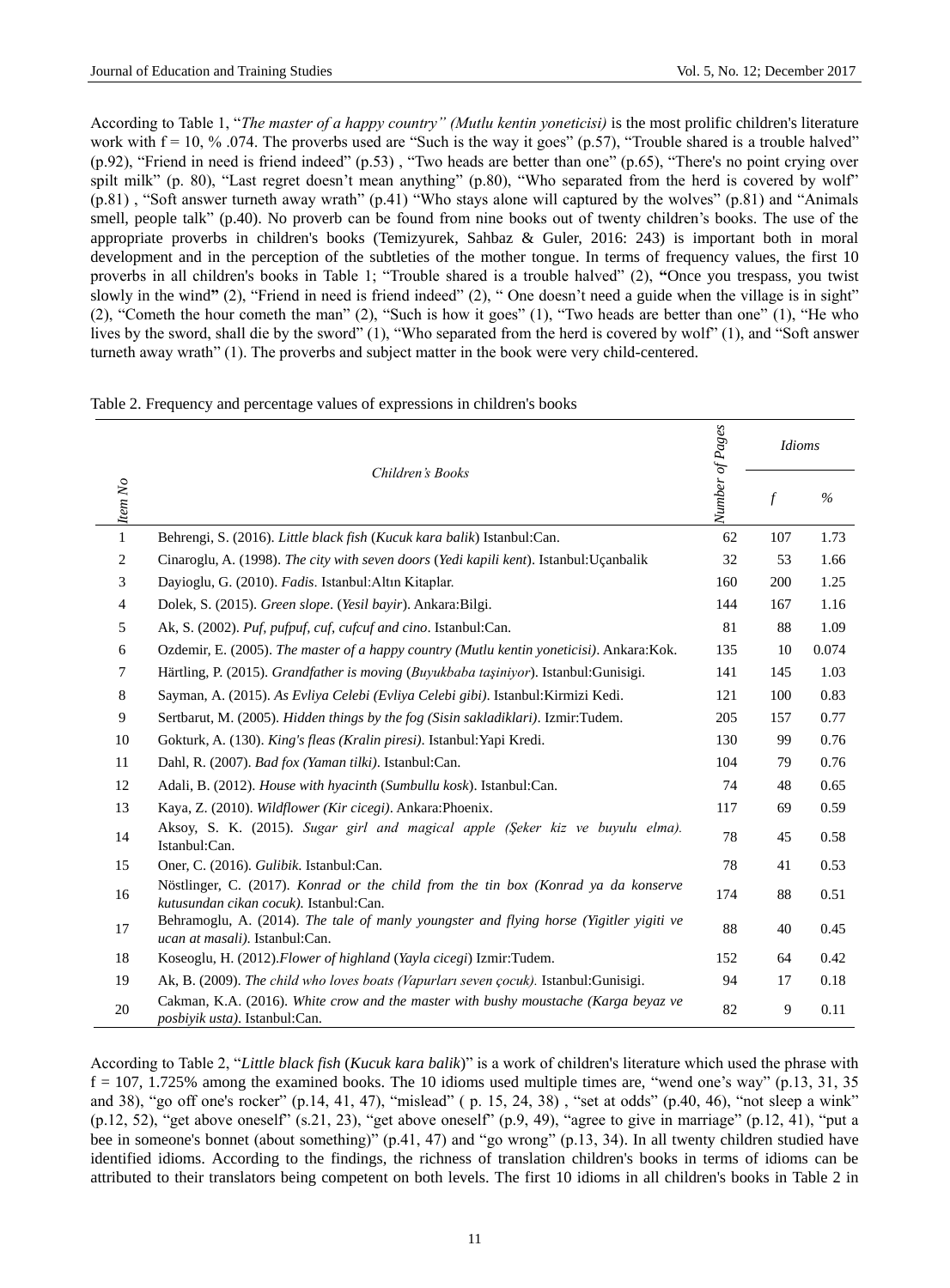terms of frequency values are, "start off" (15), "put a bee in someone's bonnet (about something)" (13), "drop out of sight" (10), "prick up one's ears" (9), "catch someone's attention" (8), "become speechless" (7), "have one's heart in one's mouth" (6), "shrug one's shoulders" (5), be too sorry to say a word" (4) and "can't believe what one hear" (3).

#### **4. Conclusion and Discussion**

It is mentioned that in the field of speech learning of the 4th grade of primary education, "In speaking, they must be given the use of idiom, proverb, rhyme, corn, concise words and metaphors, and humorous things"; and in the field of writing and learning, the activity of "Find Proverbs" can be done, strengthen writing, use idioms, proverbs, adjectives, and so on. are encouraged (MEB, 2009:79-89) to use. According to the findings, the percentage of proverbs in children's books is insufficient. Previous researches are also supporting these results. Bas (2006) examines 100 texts and found 9 proverbs, Gundogdu (2012) examines a book and found one proverb and Sen (2009) examines various texts and found 14 proverbs in them. If a person is alien to the semantic plane of the proverb and doesn't know in what context it is used, he will perceive the "shown" in the proverb, however, the concern not understanding what the "intended" is, it may be one of the reasons why authors don't include proverbs in children's books. However, cognitive structures, which are common ways of knowing for everyone, constantly change and reorganize as a result of maturation and gaining experience. In children's books translated from other tongues into Turkish, the lack of prominence in the proverbs may be attributed to translation from one language to another. There are two main reasons for the difficulty in translating proverbs and idioms from one language to another (Saglam, 2001): The first is the difference between languages, or rather, between the source language and target language constructs. The second is the judgment of previous generations, transmitted through proverbs and idioms on the foreign side. observation and living conditions are the cultural affiliations of the translator. The fact that a significant number of authors don't include proverbs in their works can be explained by the relatively low frequency of the proverb (Saglam, 2004:60), the new development model emerging from rural to urban migration, rapid urbanization and industrialization. The vocabulary in modern children's fiction and in traditional juvenile fiction reflect cultural changes in terms of vanished or highly restricted words (Knowles & Malmkjær, 1996:266), and changes in patterns of collocation. According to Hatiboglu (1972:188), some proverbs carry traces of nomadic-rural life. In this respect, the meanings and words in proverbs are so obsolete that the proverb has fallen from its use. Children's books are important in terms of introducing the rich expression possibilities of the language, such as words, idioms, terms, phrases, proverbs, etc. that constitute the vocabulary of the child's mother tongue. The main responsibility falls on writers of children's books primarily when the vocabulary of language and the power of expression are involved in the works of children's literature (Okuyan, 2009). Visual materials should be used in the teaching of idioms and proverbs in the lessons, since proverbs and idioms can't be processed with any visual material such as pictures, cartoons, etc. (Bagci, 2010), because they can reduce the ability to perceive and understand idioms and proverbs; because visuals make it easier for children to perceive abstract concepts (Sever, 2013a:189). Otherwise, there will be new generations who aren't dominant in the mother tongue, lacking in verbal and written narration, and lacking enough knowledge of the Turkish vocabulary (Aksan, 2001:157).

#### *4.1 Recommendations*

The following are suggestions for researchers, teachers and authors in the light of data and literature obtained as a result of the research:

1. By taking advantage of linguistic data, the writers can place more emphasis on linguistic loyalty in children's books, taking into account frequency schedules.

- 2. A study can be made on proverbs and idioms in youth books read to secondary school students.
- 3. The teachers can read books that reflect Turkish vocabulary.

#### **References**

- Akbarian, I. (2012). What counts as a proverb? The case of NTC's dictionary of proverbs and clichés*. Lexikos, 22*, 1-19. <https://doi.org/10.5788/22-1-994>
- Aksan, D. (1993). *The power of Turkish.* Ankara:Bilgi.
- Aksan, D. (2000). *The vocabulary of Turkish.* Ankara:Engin.
- Aksan, D. (2001). *The past, present, tomorrow of Turkish*. Ankara:Bilgi.
- Aksoy, O. A. (1998a). *Proverbs and idioms dictionary I*. Istanbul:Inkilap.
- Aksoy, O. A. (1998b). *Proverbs and idioms dictionary II*. Istanbul:Inkilap.
- Bagci, H. (2010). The level of perception of the proverbs and idioms of the 5th grade students of primary education. *TUBAR*, *XXVII*, *Spring*, 91-110.
- Bas, B. (2006). *A research on the vocabulary of fortune texts written in the field of children's literature between*